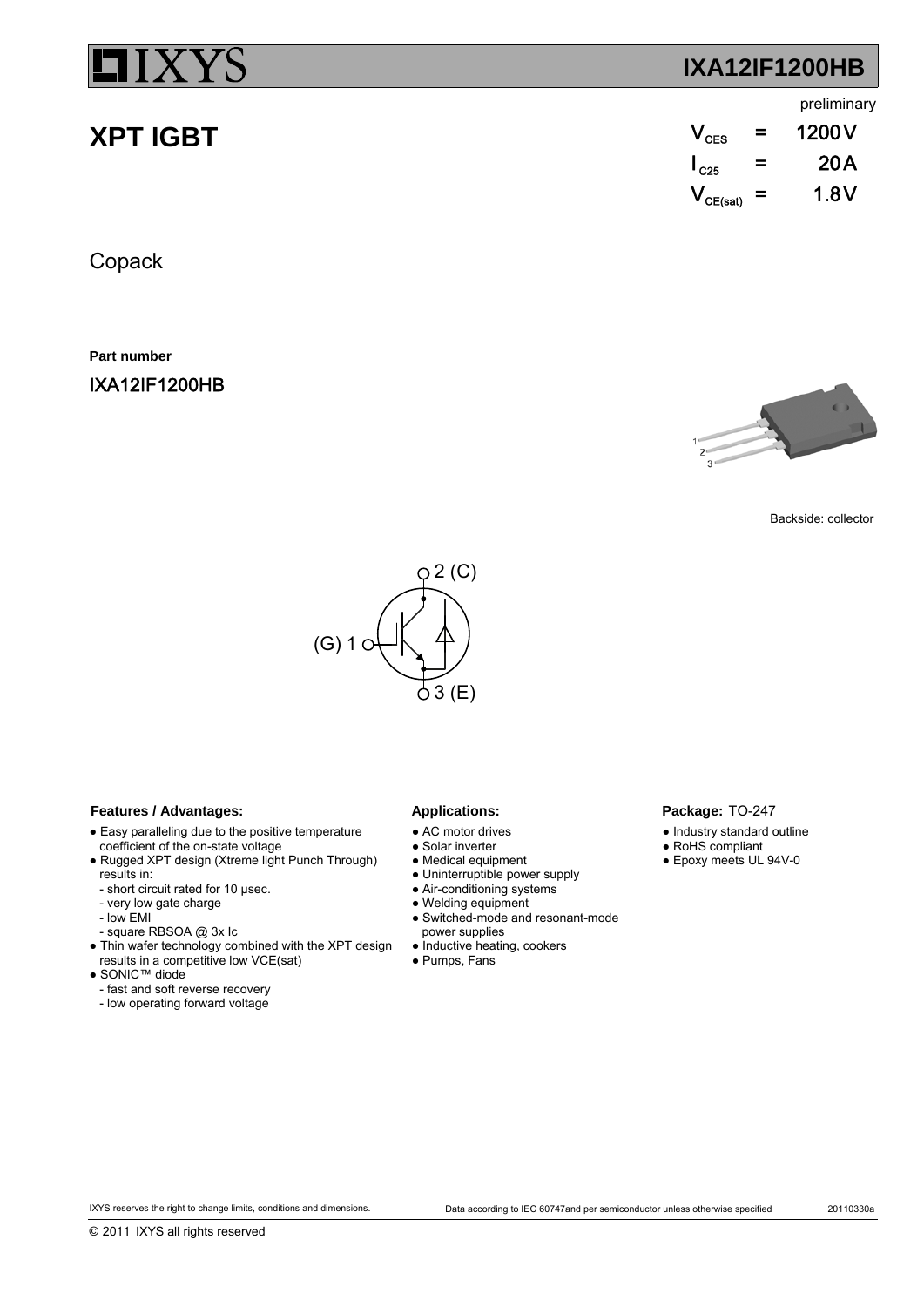### XYS ļ  $\Box$

# **IXA12IF1200HB**

preliminary

| <b>IGBT</b>                 |                                        |                                                                                                  |                                         |      | Ratings |         |         |
|-----------------------------|----------------------------------------|--------------------------------------------------------------------------------------------------|-----------------------------------------|------|---------|---------|---------|
| Symbol                      | <b>Definition</b>                      | Conditions                                                                                       |                                         | min. | typ.    | max.    | Unit    |
| $\mathsf{V}_{\texttt{CES}}$ | collector emitter voltage              |                                                                                                  | $T_{V1} = 25^{\circ}C$                  |      |         | 1200    | $\vee$  |
| $V_{\text{GES}}$            | max. DC gate voltage                   |                                                                                                  |                                         |      |         | ±20     | $\vee$  |
| $V_{GEM}$                   | max. transient gate emitter voltage    |                                                                                                  |                                         |      |         | ±30     | $\vee$  |
| $I_{C25}$                   | collector current                      |                                                                                                  | $T_c$ = 25°C                            |      |         | 20      | Α       |
| $IC$ <sub>100</sub>         |                                        |                                                                                                  | $T_c$ = 100°C                           |      |         | 13      | A       |
| $P_{tot}$                   | total power dissipation                |                                                                                                  | $T_c = 25^{\circ}$ C                    |      |         | 85      | W       |
| $V_{CE(sat)}$               | collector emitter saturation voltage   | 10A; $V_{GF}$ = 15 V<br>$Ic$ =                                                                   | $T_{VJ}$ = 25°C                         |      | 1.8     | 2.1     | $\vee$  |
|                             |                                        |                                                                                                  | $T_{VJ}$ = 125°C                        |      | 2.1     |         | $\vee$  |
| $V_{GE(th)}$                | gate emitter threshold voltage         | $I_c = 0.3$ mA; $V_{GE} = V_{CE}$                                                                | $T_{VJ}$ = 25°C                         | 5.4  | 5.9     | 6.5     | $\vee$  |
| $I_{\text{CES}}$            | collector emitter leakage current      | $V_{CE} = V_{CES}$ ; $V_{GE} = 0$ V                                                              | $T_{VJ}$ = 25°C                         |      |         | 0.1     | mA      |
|                             |                                        |                                                                                                  | $T_{VJ}$ = 125°C                        |      | 0.1     |         | mA      |
| $I_{\texttt{GES}}$          | gate emitter leakage current           | $V_{GF}$ = $\pm 20$ V                                                                            |                                         |      |         | 500     | nA      |
| $Q_{G(on)}$                 | total gate charge                      | $V_{CE}$ = 600 V; $V_{GE}$ = 15 V; $I_C$ =                                                       | 10A                                     |      | 27      |         | nC      |
| $t_{d(on)}$                 | turn-on delay time                     |                                                                                                  |                                         |      | 70      |         | ns      |
| t,                          | current rise time                      |                                                                                                  |                                         |      | 40      |         | ns      |
| $t_{\text{d(off)}}$         | turn-off delay time                    | inductive load                                                                                   | $T_{VJ}$ = 125°C                        |      | 250     |         | ns      |
| $t_{f}$                     | current fall time                      | $V_{CE}$ = 600V; $I_C$ = 10A                                                                     |                                         |      | 100     |         | ns      |
| $E_{on}$                    | turn-on energy per pulse               | $V_{GE}$ = ±15 V; R <sub>G</sub> =100 $\Omega$                                                   |                                         |      | 1.1     |         | mJ      |
| $E_{\text{off}}$            | turn-off energy per pulse              |                                                                                                  |                                         |      | 1.1     |         | mJ      |
| <b>RBSOA</b>                | reverse bias safe operating area       | $V_{GE}$ = ±15 V; R <sub>G</sub> =100 Ω                                                          | $T_{VJ}$ = 125°C                        |      |         |         |         |
| $I_{CM}$                    |                                        | $V_{\text{CEmax}}$ = 1200 V                                                                      |                                         |      |         | 30      | A       |
| <b>SCSOA</b>                | short circuit safe operating area      | $V_{\text{CEmax}} = 900 V$                                                                       |                                         |      |         |         |         |
| t sc                        | short circuit duration                 | $V_{CE}$ = 900 V; V <sub>GE</sub> = ±15 V                                                        | $T_{VJ}$ = 125°C                        |      |         | 10      | μs      |
| $I_{SC}$                    | short circuit current                  | $RG$ = 100 $\Omega$ ; non-repetitive                                                             |                                         |      | 40      |         | A       |
| $R_{\text{th,IC}}$          | thermal resistance junction to case    |                                                                                                  |                                         |      |         | 1.5     | K/W     |
| $R_{\text{mCH}}$            | thermal resistance case to heatsink    |                                                                                                  |                                         |      | 0.25    |         | K/W     |
|                             |                                        |                                                                                                  |                                         |      |         |         |         |
| <b>Diode</b>                |                                        |                                                                                                  |                                         |      |         |         |         |
| $\mathsf{V}_{\mathsf{RRM}}$ | max. repetitive reverse voltage        |                                                                                                  | $T_{VJ}$ = 25°C                         |      |         | 1200    | V       |
| $I_{F25}$                   | forward current                        |                                                                                                  | $T_c$ = 25°C                            |      |         | 22      | A       |
| $I_{F,100}$                 |                                        |                                                                                                  | $T_c$ = 100 $^{\circ}$ C                |      |         | 14      | A       |
| $V_F$                       | forward voltage                        | 10A<br>$I_F =$                                                                                   | $T_{VJ}$ = 25°C                         |      |         | 2.20    | $\vee$  |
|                             |                                        |                                                                                                  | $T_{\scriptscriptstyle\rm{VJ}}$ = 125°C |      | 1.95    |         | V       |
| $I_R$                       | reverse current                        | $V_R = V_{RRM}$                                                                                  | $T_{VJ}$ = 25°C                         |      |         | $\star$ | mA      |
|                             | * not applicable, see Ices value above |                                                                                                  | $T_{\scriptscriptstyle\rm{VJ}}$ = 125°C |      |         |         | mA      |
| $Q_{rr}$                    | reverse recovery charge                |                                                                                                  |                                         |      | 1.3     |         | $\mu$ C |
| $I_{\rm RM}$                | max. reverse recovery current          | $V_R$ = 600 V<br>-di <sub>F</sub> /dt = -250 A/µs<br>I <sub>F</sub> = 10A; V <sub>GE</sub> = 0 V |                                         |      | 10.5    |         | A       |
| $t_{\sf r}$                 | reverse recovery time                  |                                                                                                  | $T_{VJ}$ = 125°C                        |      | 350     |         | ns      |
| $E_{\text{rec}}$            | reverse recovery energy                |                                                                                                  |                                         |      | 0.35    |         | mJ      |
| $R_{thJC}$                  | thermal resistance junction to case    |                                                                                                  |                                         |      |         | 1.8     | K/W     |
| $R_{\text{mCH}}$            | thermal resistance case to heatsink    |                                                                                                  |                                         |      | 0.25    |         | K/W     |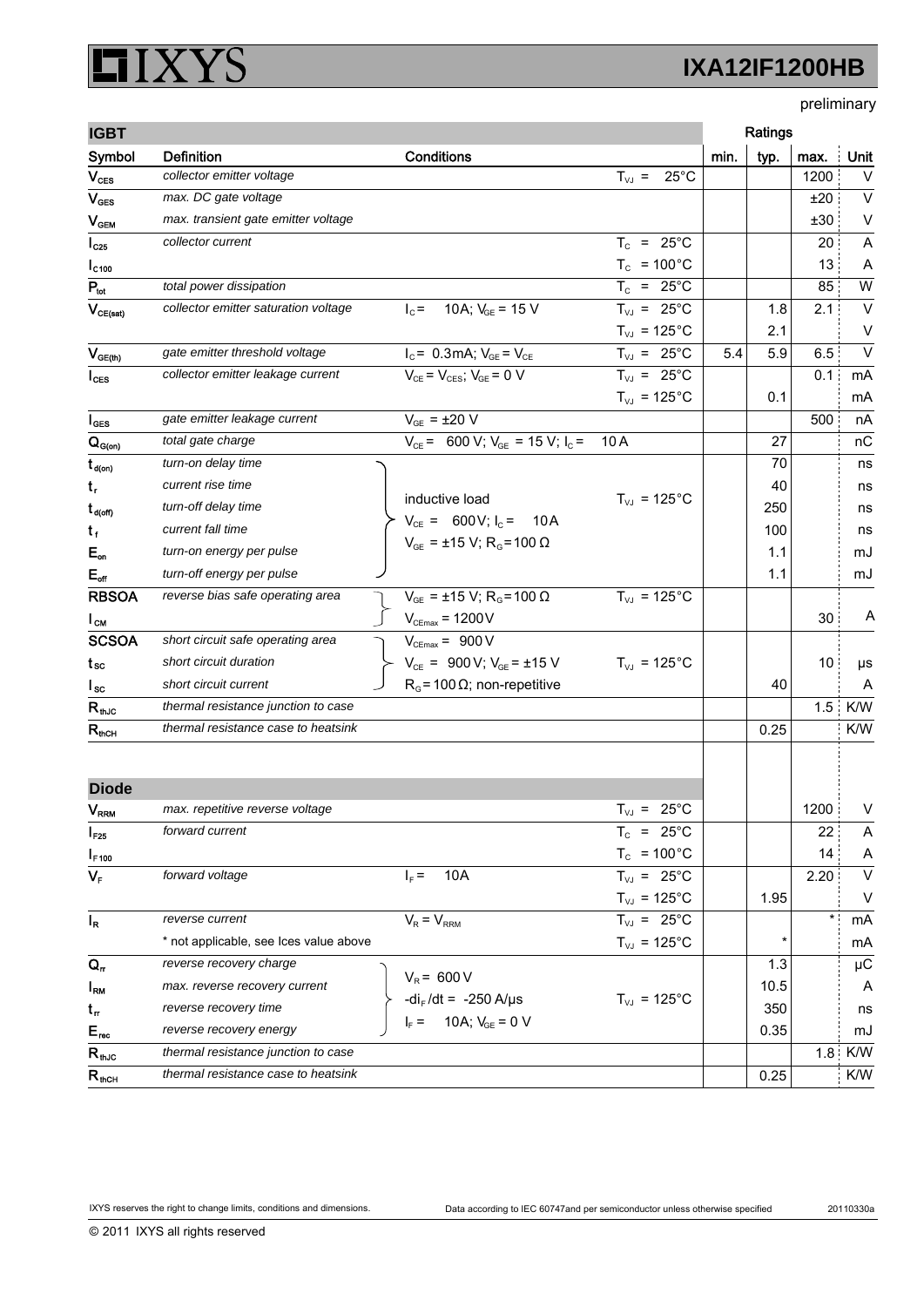

## preliminary

| <b>TO-247</b><br>Package |                              |                   |      | Ratings |      |             |  |
|--------------------------|------------------------------|-------------------|------|---------|------|-------------|--|
| Symbol                   | <b>Definition</b>            | <b>Conditions</b> | min. | typ.    | max. | Unit        |  |
| I <sub>RMS</sub>         | <b>RMS</b> current           | per terminal      |      |         | 70   | A           |  |
| $T_{\nu J}$              | virtual junction temperature |                   | -40  |         | 150  | $^{\circ}C$ |  |
| $T_{op}$                 | operation temperature        |                   | -40  |         | 125  | $^{\circ}C$ |  |
| $T_{\text{stg}}$         | storage temperature          |                   | -40  |         | 150  | $^{\circ}C$ |  |
| Weight                   |                              |                   |      | 6       |      | g           |  |
| $M_{\rm p}$              | mounting torque              |                   | 0.8  |         | 1.2  | Nm          |  |
| $F_c$                    | mounting force with clip     |                   | 20   |         | 120  | N           |  |

### Product Marking



### Part number

- $I = IGBT$
- X = XPT IGBT
- $A = Gen 1 / std$ 12 Current Rating [A] =
- $IF = Copack$
- 1200 = Reverse Voltage [V]
- $HB = TO-247AD(3)$

| Orderina | Part<br>: Number | Marking on Product    | Delivery Mode | Quantity | Code No. |
|----------|------------------|-----------------------|---------------|----------|----------|
| Standard | IXA12IF1200HB    | 1200HB<br>IXA1<br>21F | $\tau$ ube    | 30       | 508453   |

| <b>Similar Part</b> | Package              | Voltage class |
|---------------------|----------------------|---------------|
| IXA12IF1200PB       | TO-220AB (3)         | 1200          |
| IXA12IF1200TC       | TO-268AA (D3Pak) (2) | 1200          |

|                     | <b>Equivalent Circuits for Simulation</b> | * on die level |             | $T_{\rm vir}$ = 150 °C |     |
|---------------------|-------------------------------------------|----------------|-------------|------------------------|-----|
|                     | $R_0$ –                                   |                | <b>IGBT</b> | Diode                  |     |
| $V_{0 \max}$        | threshold voltage                         |                | 11          | 1.25                   |     |
| $R_{0 \text{ max}}$ | slope resistance *                        |                | 153         | 85                     | mΩ. |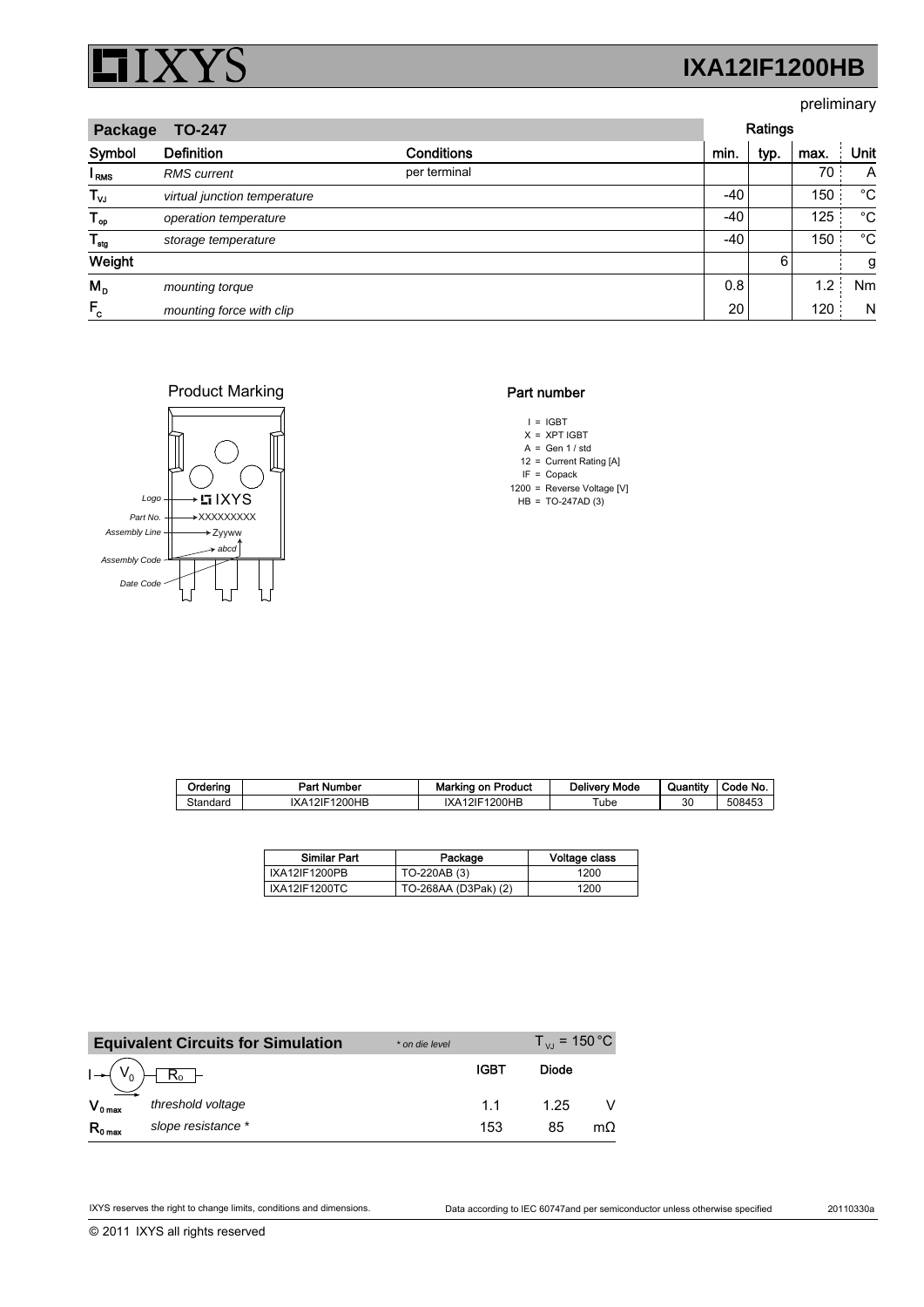preliminary

## **Outlines TO-247**



|               | ØΡ | ØP1 | D <sub>2</sub> |
|---------------|----|-----|----------------|
| $\frac{1}{5}$ |    | 4   | D <sub>1</sub> |
|               | E1 |     |                |

| Sym.           | <b>Inches</b> |       | <b>Millimeter</b> |             |  |
|----------------|---------------|-------|-------------------|-------------|--|
|                | min.          | max.  | min.              | max.        |  |
| А              | 0.185         | 0.209 | 4.70              | 5.30        |  |
| A <sub>1</sub> | 0.087         | 0.102 | 2.21              | 2.59        |  |
| A2             | 0.059         | 0.098 | 1.50              | 2.49        |  |
| D              | 0.819         | 0.845 | 20.79 21.45       |             |  |
| E              | 0.610         | 0.640 |                   | 1548 1624   |  |
| E <sub>2</sub> | 0.170         | 0.216 | 4.31              | 548         |  |
| e              | 0.215 BSC     |       | 5.46 BSC          |             |  |
| L              | 0 780 I       | 0.800 |                   | 19.80 20.30 |  |
| L1             |               | 0.177 |                   | 4.49        |  |
| ØΡ             | 0 140 _       | 0.144 | 3.55              | 3.65        |  |
| Q              | 0.212         | 0.244 | 5.38              | 6.19        |  |
| S              | 0.242 BSC     |       | 6.14 BSC          |             |  |
| b              | 0.039         | 0.055 | 0.99              | 1.40        |  |
| b2             | 0.065         | 0.094 | 1.65              | 2.39        |  |
| b <sub>4</sub> | 0.102         | 0.135 | 2.59              | 3.43        |  |
| C.             | 0.015         | 0.035 | 0.38              | 0.89        |  |
| D <sub>1</sub> | 0.515         |       | 13.07             |             |  |
| D <sub>2</sub> | 0.020         | 0.053 | 0.51              | 1.35        |  |
| F1             | 0.530         |       | 13.45             |             |  |
| ØP1            |               | 0.29  |                   | 7.39        |  |

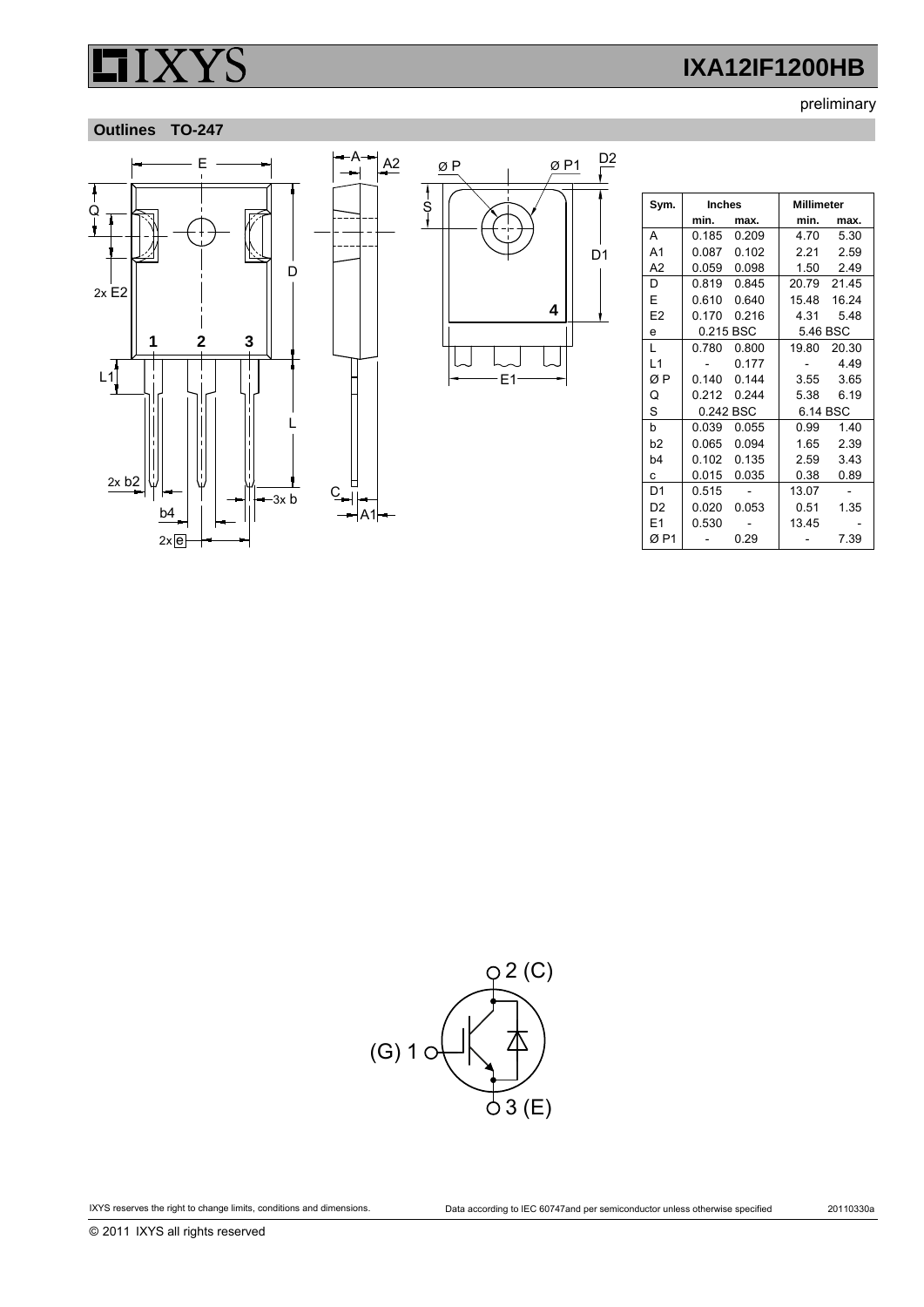preliminary











Fig. 3 Typ. tranfer characteristics



Fig. 1 Typ. output characteristics



Fig. 5 Typ. switching energy vs. collector current



Fig. 6 Typ. switching energy vs. gate resistance

Fig. 7 Typ. transient thermal impedance junction to case